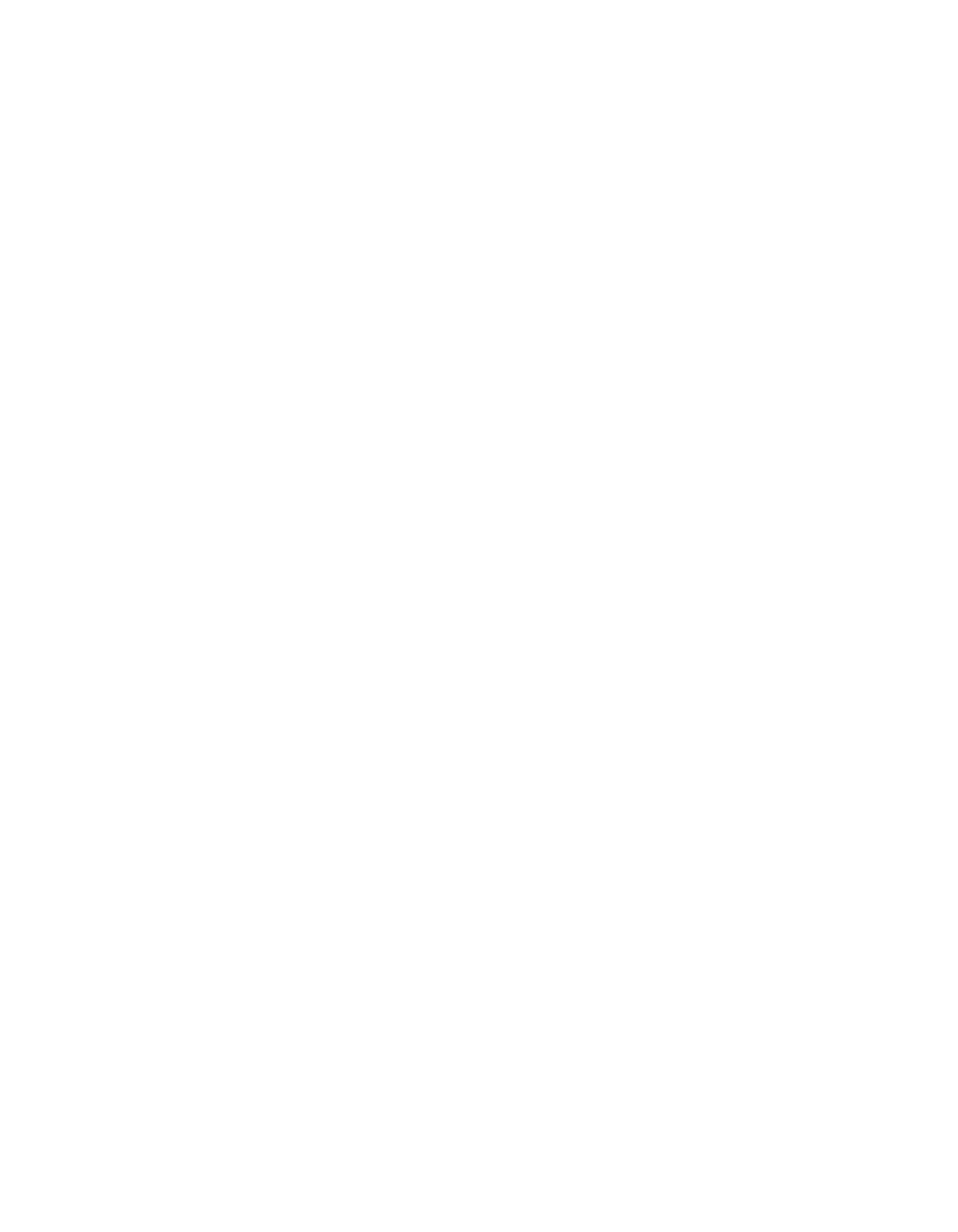

#### THE CONISTON **CHRONICLE**

*A Publication of Y*MCA CAMP CONISTON *for Campers, Staff and Alumni*

#### **STAFF**

John Tilley *Executive Director*

Jennifer Deasy *Assistant Director*

Lorraine Newcomb *Registrar*

Mike Armitage *After School/ Adventure Coordinator*

Aaron Turner *Maintenance Director*

> Dave Savio *Maintenance*

### BOARD OF DIRECTORS

Rolf Gesen, Chairman, 06 *Concord, NH*

Catherine Johnson Abetti, 07 *Hanover, NH*

> Trish Brooks, 06 *Bow, NH*

Greg Bryant, 06 *Bow, NH*

Chris Eldredge, 06 *Newport, NH*

Dan Evans, 06 *Lebanon, NH*

Katie Gardner, 05 *Wolfboro, NH*

Brian Grip, Lifetime *Bow, NH*

> Jon Marvin, 05 *Bow, NH*

Eve Oyer, 05 *Concord, NH*

Donna Seabolt, 05 *Newbury, NH* John Tilley *New London, NH*

Vin Vieten, 05 *Hanover, NH*

Michael J. Work, 07 *New London, NH*

Tom Simon, lifetime P*resident, Board of Incorporators Grantham, NH*

 $\overline{\mathbf{z}}$ 

# STAFF MEMBER FOCUS: Emily Morse, 20, Newton, MA

**W**hen she was ten years old, Emily Morse's good friend Rosie asked her to go to camp with her "at some place I never heard of up in New Hampshire." She wasn't sure what she was getting into, but she went—and ten



years later, she and Rosie are still close friends, still coming to camp (both as counselors) and Emily says with obvious pride that she hasn't missed a year yet! Described as a star with the younger kids, Emily was girls' Junior Division leader this summer, and for her, the experience was "like having a job I just love to go to."

Along with Eben Gannett, her counterpart in the boy's camp, Emily was in charge of supervising 8-10 year old camper cabins. She was also a campfire coordinator, responsible for planning the events for the traditional campfires which begin and end each session. Emily and Eben helped choose the staff member who lights the campfire, which is a privilege and an honor. It is always a special experience for a staff member to light the fire.

Emily also worked to raise campership funds from the summer staff. She organized a fund drive which earned enough to pay for one campership, then presented the concept to the Coniston board—who promptly tripled the staff's donation!

Emily feels strongly about Coniston's many traditions, and she stressed how important those traditions were to the Coniston experi-

ence. "It's so neat to watch the young-

er staff keep the traditions alive, learning them and learning to love them … it's so great to see them grow up with us, and bring all that back to the younger kids, watching them re-live the traditions too."

What brings these dedicated campers back? Emily credits the quality of the CIT and LIT programs. The CIT program is very special. Our campers love coming here and becoming part of Coniston's traditions, but the CIT program shows you what goes on 'on the inside' —how the camp is really run. The LIT program is the next step, where first-year staff become even more involved with camp activities, spending a month in cabin and getting involved in planning events such as the evening programs.

Although Emily describes herself as a local girl, she brings a global perspective to Coniston. She is an International Relations major at the University of Delaware, and during her high school years, she lived and went to school in New Zealand. When she talked about camp to New Zealanders, she found they were surprised at the idea of a summer-long stay. But her experiences in New Zealand were very valuable in helping her settle Coniston's international staff into their new life at camp. "Camp is a very American thing!," she says with a smile.  $-\sqrt{2}$ 

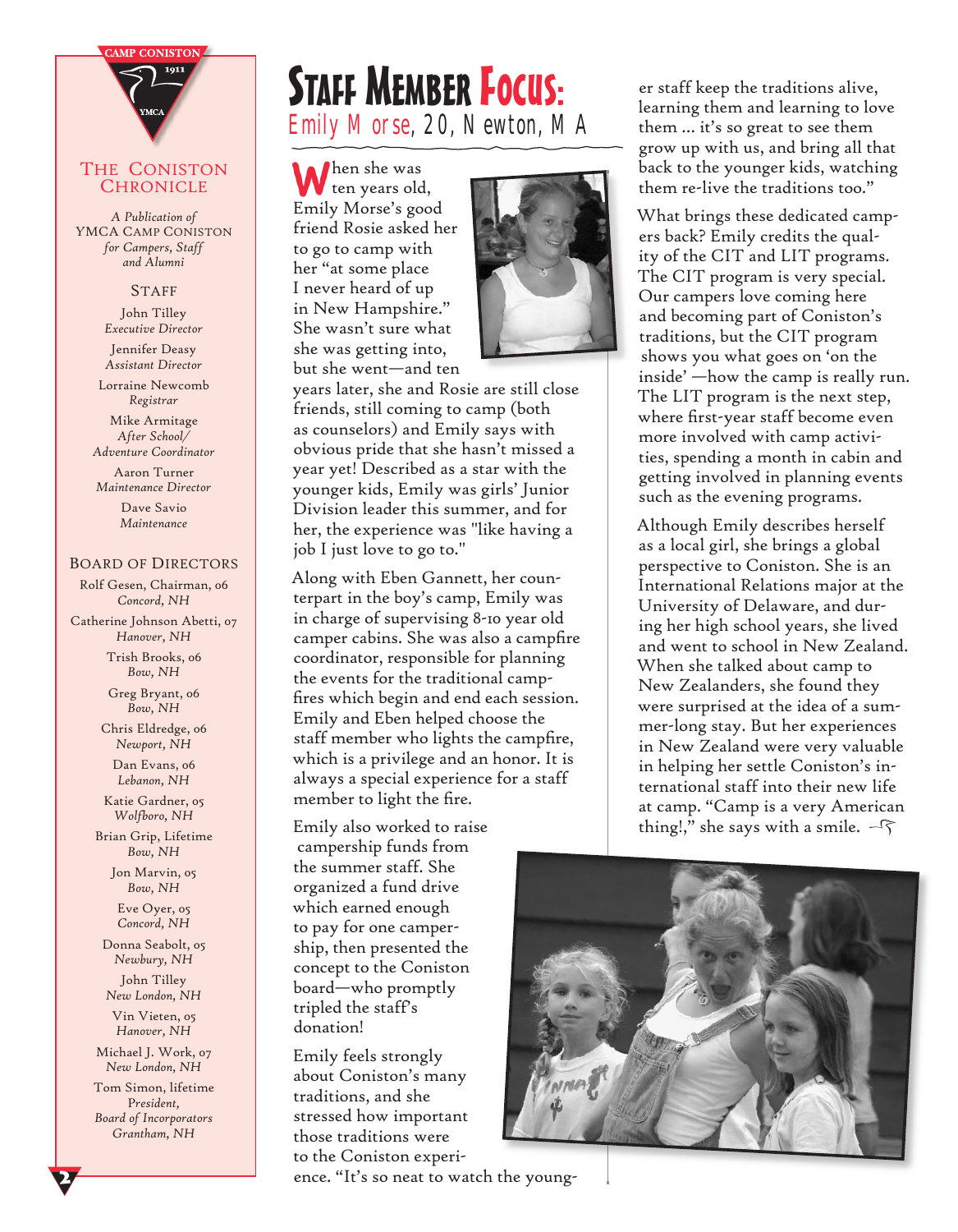**The Summer** ... continued from page 1

Coniston alumni also had a wonderful time this summer—the '84 CITs got together for a reunion weekend after camp was over. Even though their CIT days were behind them, they all kept referring to camp as "coming home!" The group had a great time reminiscing about the traditions of years ago … many of the same traditions that have been kept alive through the years, and that Coniston campers enjoy today.

### Coming Next Summer...

Although she didn't want to give away any secrets, JD talked about some of the surprises coming up for next summer. She said she's really looking forward to Coniston's new chapel site overlooking Cranberry Pond. 99% of camp probably doesn't know that Cranberry Pond exists, but this year, all three CIT groups worked to clear the site, and put in steps and seats all the way up this natural amphitheater. This was a complete CIT project—the CITs even came back to camp in October to do more work—voluntarily! JD said, when Cranberry Pond Chapel is complete, it will be the only outdoor space that can comfortably seat the entire camp, and it is a place of peace and beauty set out in the woods.

JD also hinted about a very special addition to the Coniston waterfront— an Indian "war canoe" that can seat over 14 people! An entire cabin, counselors and campers, can fit into one! We are also planning a nine-hole Frisbee Golf course, with tall metal "Frisbee catchers" at each hole.

But she didn't want to say too much—there'll be even more surprises for next summer!  $-\sqrt{2}$ 

# **Coniston The Summer** a coptipued from page 1 **History:** A CONTINUING SERIES

**I** n the late 1950's and early 1960's, the YMCA was actively involved in the

In This Issue: "The Search for Coniston"

search for a new location for what would eventually become Camp Coniston. At the time, George Dorr of Dorr Woolen Mills in Lebanon, NH was the chairman of the Board. He had his pilot's license, and with other board members, spent many hours flying all around western New Hampshire looking for possible lake sites.

One of the locations they spotted in their travels was Eastman Lake in Grantham, NH. To get a closer look, they drove out to the lake for an on-site inspection. However, this trip was complicated by the fact that it was the middle of a cold and snowy New Hampshire winter. That didn't slow them down—the gentlemen strapped on their snowshoes and headed off into snowy woods to survey the lake and surrounding land.

Unfortunately, their journey came to an abrupt halt when one of the party's snowshoes broke, and that can really slow things down. The party turned back, making their way as best they could while night began to fall ... the cars seemed miles away as they struggled through the dark and the drifts ... and all the while their families waiting at home, wondering how a simple trip could have taken them so long!

It was well after dark when they finally



returned home, and after warming up, they decided that perhaps Eastman wasn't the place they were looking for after all! So the search continued for the new site for Camp Coniston ...  $-\sqrt{2}$ 

Next: Camp Interlaken the perfect location.



www.coniston.org

## Have you checked out Camp Coniston's website latelu?

If you have, you're among the hundreds of campers, old and new, who stay connected to the Coniston experience through the internet.

Our website is incredibly important in maintaining the close bonds

3

among the Coniston community. We change the front-page photos every day, and we update the office "caption box" with events like staff birthdays—plus important camp information, such as application and payment deadlines and program participants.

We invite all members of the Coniston family, past and present, to join in the fun. You might find your best friend at camp on-line tonight! $-\sqrt{2}$ ,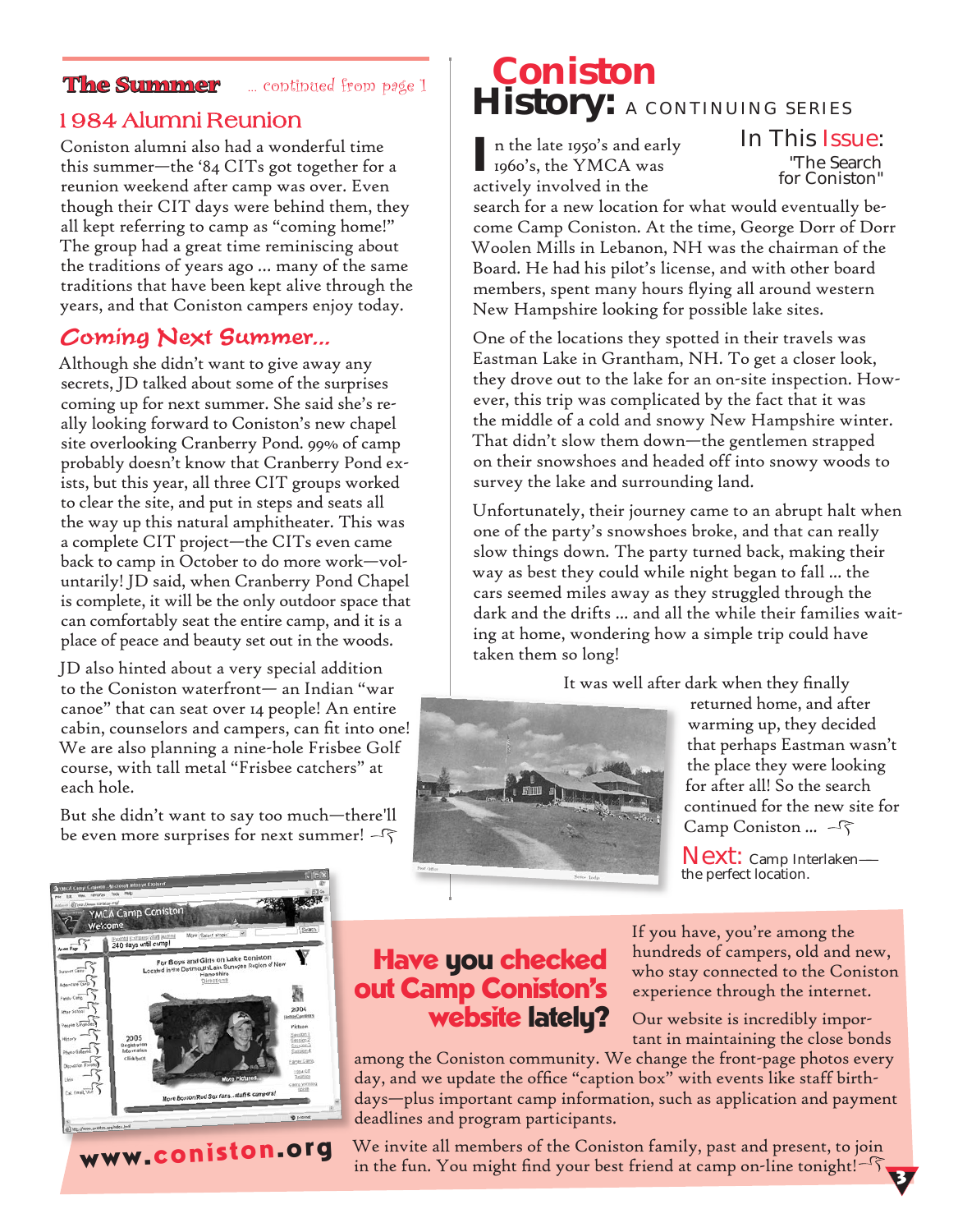

of Camp Coniston's summer staff comes through these programs. In fact, over the past five years, the program has grown to the point that CIT training is split between Camp Coniston in New Hampshire, and their sister YMCA camp in California.

Because of the high quality of the Coniston experience, acceptance into the CIT program is a competitive process—it can be more

challenging than getting into college! Applicants fill out an indepth application in October for the upcoming camp season. References are required, along with a detailed listing of extracurricular activities. We look carefully at each applicant with an eye to "building a team", to create a group of personalities, skills and interests that fit well within the Camp ... and that adds to the experience among each other.

## West Coast Program: **Dan Symonds, 16, Maplewood NJ**

Camp Coniston. He started his career as a camper seven years ago, at age nine, and has returned

to camp every year since. "Things change from year to year," he said, "but all year long, you're always thinking about it—camp is always in your mind. The staff just makes it a perfect summer."

This summer, Dan took his first step toward joining the Coniston staff by participating in the West Coast CIT program. A diverse

group of counselors-in-training begin their education by staying for a week at Coniston, acquainting themselves with camp and getting to know each other. They start by "shadowing" a counselor for three days, to learn firsthand about the counseling experience. Dan said he was so proud to begin the training—"I had such a swagger as a CIT!"



**<sup>W</sup>ESTCOASTERS CHILLIN' AT THE "IN•N•OUT BURGER"**

Then, as East Coasters returned from their climb of Mount Washington, West Coast CITs began their journey to southern California, where they spent a week working

at YMCA Camp Oakes on Big Bear Lake in the San Bernadino

mountains. Dan said that, every night, a different CIT gave an inspiration for the evening. Known as Vespers, the inspiration could be a song lyric, a story, a skit or a poem, something that was very important and meaningful to them personally …

and you could really see the effect it had on these kids.

Even though his roots are in the city, Dan Symonds says that he "first discovered the woods" when he came to



The group then traveled for two more weeks, including a ferry trip to the Channel Islands, and hiking in the Grand Canyon. Dan says with satisfaction that only one percent of hikers make it all the way down the Canyon, and he spoke of the desert temperatures—"I bought a candy bar at the bottom, and it melted before I could get 300 feet!"

The group made a final stop at Zion National Park in Utah before returning to Coniston, to make fast friendships with the East Coast CITs. He described the triumph of the traditional greeting ceremony. Of all the events in the CIT program, that's the one you really look forward to. Everyone in camp lined up, cheering you on as we rushed into the water—you will

not find happier people anywhere



**<sup>M</sup>E, MOLLY, KATY IN THE GRAND CANYON**

on earth than a CIT running into the lake! That's what you wait to do.

Dan describes the East and West Coast programs as "one love". Both programs share the

same experience—to let more people become Coniston CITs. When asked to sum up his CIT experience, Dan said, "The love of Coniston is contagious. Everyone respects and values their time there so much—it's like a mutual understanding of how valuable our time at camp is to all of us. Let's put it this way —the people I've liked the most in my life have come from Coniston."  $-\sqrt{2}$ 

4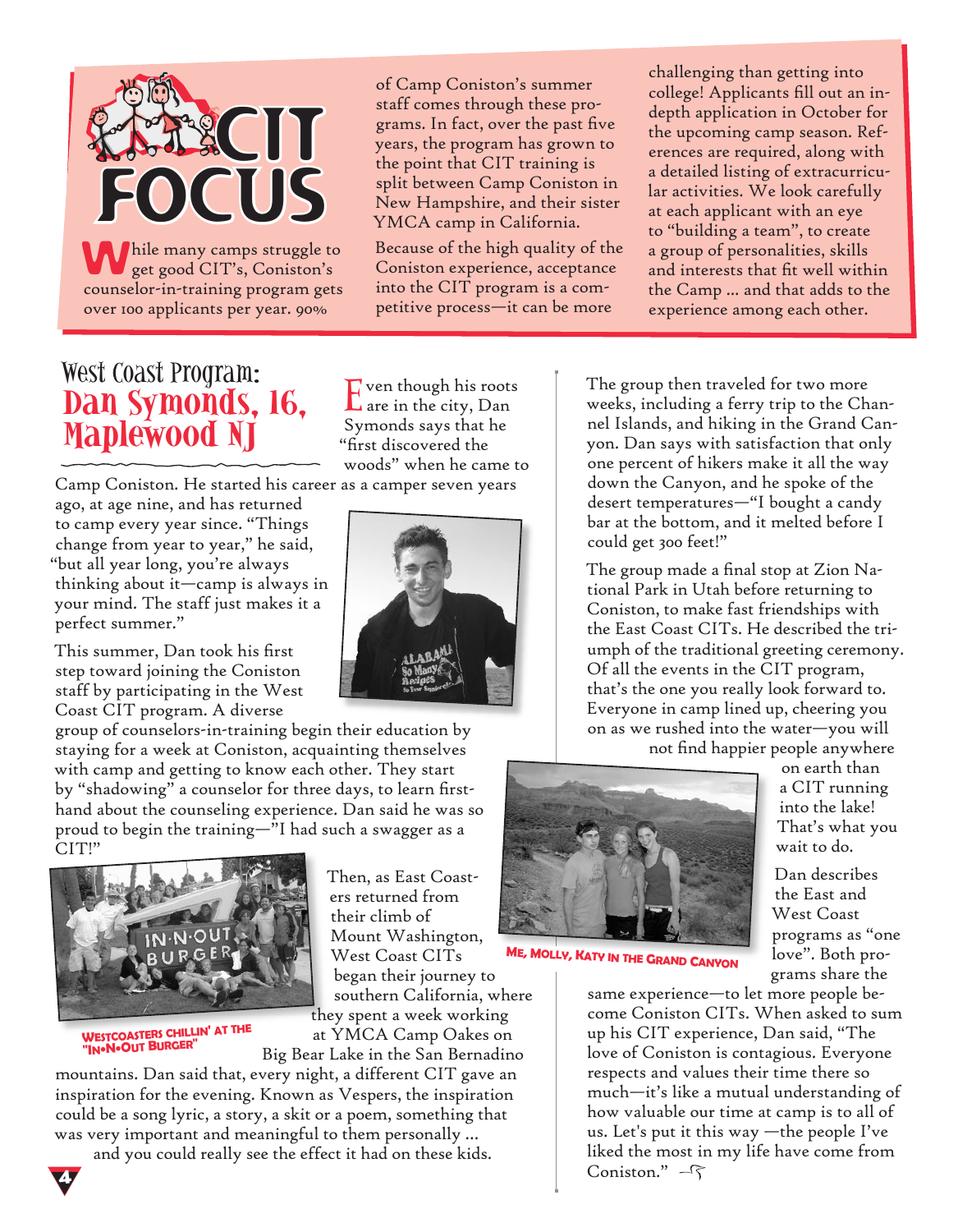ike so many Coniston campers, Jacquie Zimmerman found her way to camp through a close relative. "My brother was a counselor at Coniston, and my first year as a



**<sup>S</sup>ARAH AND JACQUIE ON MT. WASHINGTON**

# East Coast Program:<br>**Jacquie** Zimmerman, 16, **Hopkinton, NH**

camper was his CIT summer," she said. "When you're younger, you look up to the counselors so much. You have fun, and you see the counselors having so much fun, and you think, 'Wow—some day I'm going to be a counselor here!'"

After five seasons as a camper, Jacquie was accepted into Coniston's East Coast CIT program. During the one-month training, she worked in cabin with 7th and 8th grade girls, and said they were comfortable talking to

her about almost anything. "As a CIT, I realized how much the kids look up to you, and how much of a leader you can be yourself. It's almost like ... you help the kids grow, and in the process you grow so much yourself." Jacquie worked in water skiing, she was trained in lifeguarding, first aid and CPR. She

found the training challenging, and everyone worked through it together. It was a great opportunity for CITs to learn about each other, and themselves.

Jacquie spoke of the traditional CIT climb to the summit of Mount Washington as one of the peak moments of the summer. "Having everyone there made it an incredible expe-

rience … that everyone works together to get through the climb. And when we all reach the top, and see the world spread out below you—it's amazing!" She said the tra-



**<sup>T</sup>HE RUN INTO THE LAKE!**

ditional ceremony, where the entire camp lines up to greet returning CITs as they rush into the lake, was "an incredible feeling of accomplishment and togetherness … the excitement and adrenalin was so high, so much joy and emotion, everyone cheering and hugging each other … it was one of the best experiences of my life!"

Jacquie definitely plans to apply to the LIT program for this coming summer. "Coniston is such a special place … when you leave at the end

of the summer, you look forward to coming back all year. It just seems like nothing ever goes wrong at camp!"  $-\sqrt{2}$ 



**<sup>A</sup>LL THE 1 + 2 CIT<sup>S</sup> AND DIRECTORS <sup>K</sup>IM & JOHN ON MT. KEARSARGE**

# **Fundraising:**

We're pleased to say that, like



the camp overall, fundraising is going very well for Coniston. We've experienced continual growth in recent years; in 1999 we raised about \$3,000 ... and this year, over \$36,000 went directly to funding Camperships for deserving kids, through the generous giving of Coniston's friends. We're fortunate to fund roughly 10% of our camp attendance through Camperships, supported completely by Coniston fundraising efforts.

Most Campership kids are recommended through area schools. We maintain a close relationship with school nurses and counselors, who recommend kids to us who need Coniston's help to make it happen.

Our fundraising also supports programs like Camp Winning Spirit, a unique

program for kids with cancer. Coniston runs this program in cooperation with the NH Childhood Cancer

> Lifeline, a completely parent-run group to help families with a recovering child.



CHILDHOOD CANCER L I F E L I N E

Camp Winning

Spirit is the only one we know of in the country, where kids in all stages of treatment are welcome. The whole family comes to camp during Labor

Day for four days of fun, discussion and mutual support. This is a forum where children and parents discuss how to solve problems and discover new resources. Camp Winning Spirit is partially funded by the Hugh and Irene Gallen Trust (Hugh was Governor of NH from 1979 to 1982), but the bulk of the funding comes directly from donations.

This was Camp Winning Spirit's most successful season, with 18 families joining the Coniston staff for a weekend of activities, mutual support and just plain fun.

**How can you help?** By continuing the tradition of support to Camp Coniston, so that we may provide these valuable opportunities to kids and families in need. Please consider a tax-deductible donation to Coniston—we know there's a kid who needs your help.  $-\widehat{\varsigma}$ 5